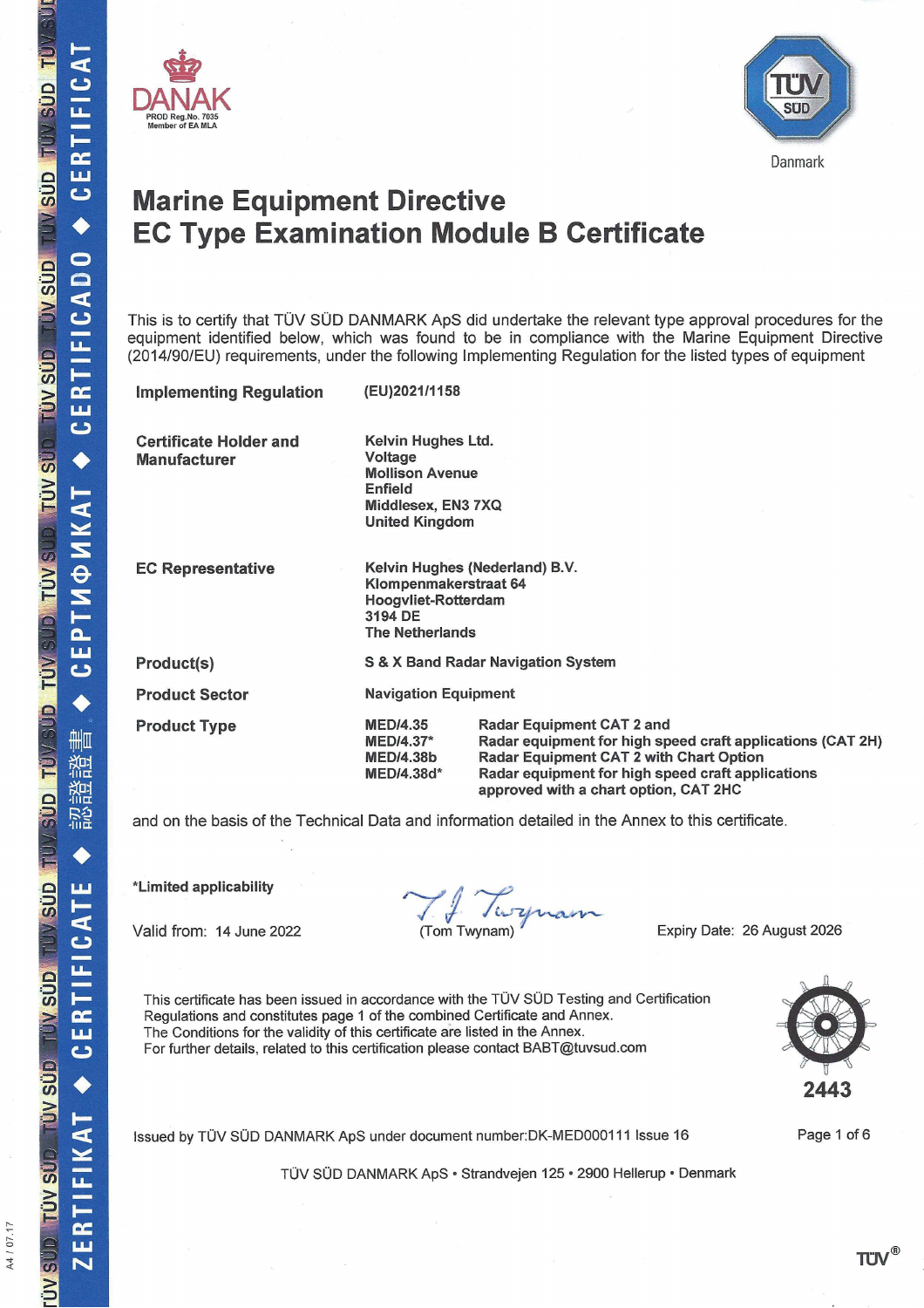

Danmark

## Annex to Marine Equipment Directive Module B Type Examination Certificate

## **1 Equipment Description**

Shipborne Radar Equipment CAT 2, CAT 2H and Radar Equipment CAT 2 and CAT 2HC with Chart Option

#### **1.1 Models**

**Model**

### **S & X Band Radar Navigation System**

### **1.1.1 System Components – above deck sensor options**

| <b>Model</b>                | <b>Description</b>               |
|-----------------------------|----------------------------------|
| DTX-A40-xAAA Note 1         | Mk11 SharpEye X Band Transceiver |
| DTX-A40-xBBA Note 1         | Mk11 SharpEye X Band Transceiver |
| DTX-A40-xBEA Note 1         | Mk11 SharpEye X Band Transceiver |
| DTX-A40-xBEB Note 1         | Mk11 SharpEye X Band Transceiver |
| with LPA-A25-x Note 2       | 2.5m X Band Antenna              |
| DTX-A40-xDBA Note 1         | Mk11 SharpEye X Band Transceiver |
| with LPA-A25-x-C Note 2     | 2.5m X Band Antenna              |
| DTX-A30-xAAA Note 1         | Mk11 SharpEye S Band Transceiver |
| DTX-A30-xBCA Note 1         | Mk11 SharpEye S Band Transceiver |
| DTX-A30-xDCA Note 1         | Mk11 SharpEye S Band Transceiver |
| with LPA-A3-x-C Note 2      | 3.9m S Band Antenna              |
| DTX-A1-xNKA Note 1          | Mk7 SharpEye S Band Transceiver  |
| <b>with LPA-A3-x Note 2</b> | 3.9m S Band Antenna              |
| PCV-A1-xAAA Note 1&15       | Mk 5 SharpEye X Band Transceiver |
| with LPA-A13                | 1.3m X Band Antenna              |
| with LPA-A13-xBAA Note 1    | 1.3m X Band Antenna              |
| with LPA-A13-xAAA Note 21   | 1.3m X Band Antenna              |
| with LPA-A19                | 1.9m X Band Antenna              |
| with LPA-A19-xAAA Note 1    | 1.9m X Band Antenna              |
| E70351                      | X Band 12kW Transceiver          |
| with E70350                 | 1.9m X Band Antenna              |

### **1.1.2 System Components – below deck equipment**

| <b>Model</b>                     | <b>Description</b>                        |  |
|----------------------------------|-------------------------------------------|--|
| <b>Minimum system components</b> |                                           |  |
| MDC-A22-1 Note 3                 | 22" Panel PC                              |  |
| MDC-A201-1 Note 3, 4             | <b>Managed Network Switch</b>             |  |
| MDC-A200 Note 3                  | Serial Network Convertor                  |  |
| <b>MDC-A202-1 Note 5</b>         | Desktop Keyboard and Trackerball Assembly |  |
| E70352 Note 6                    | X Band 12kW Power Supply                  |  |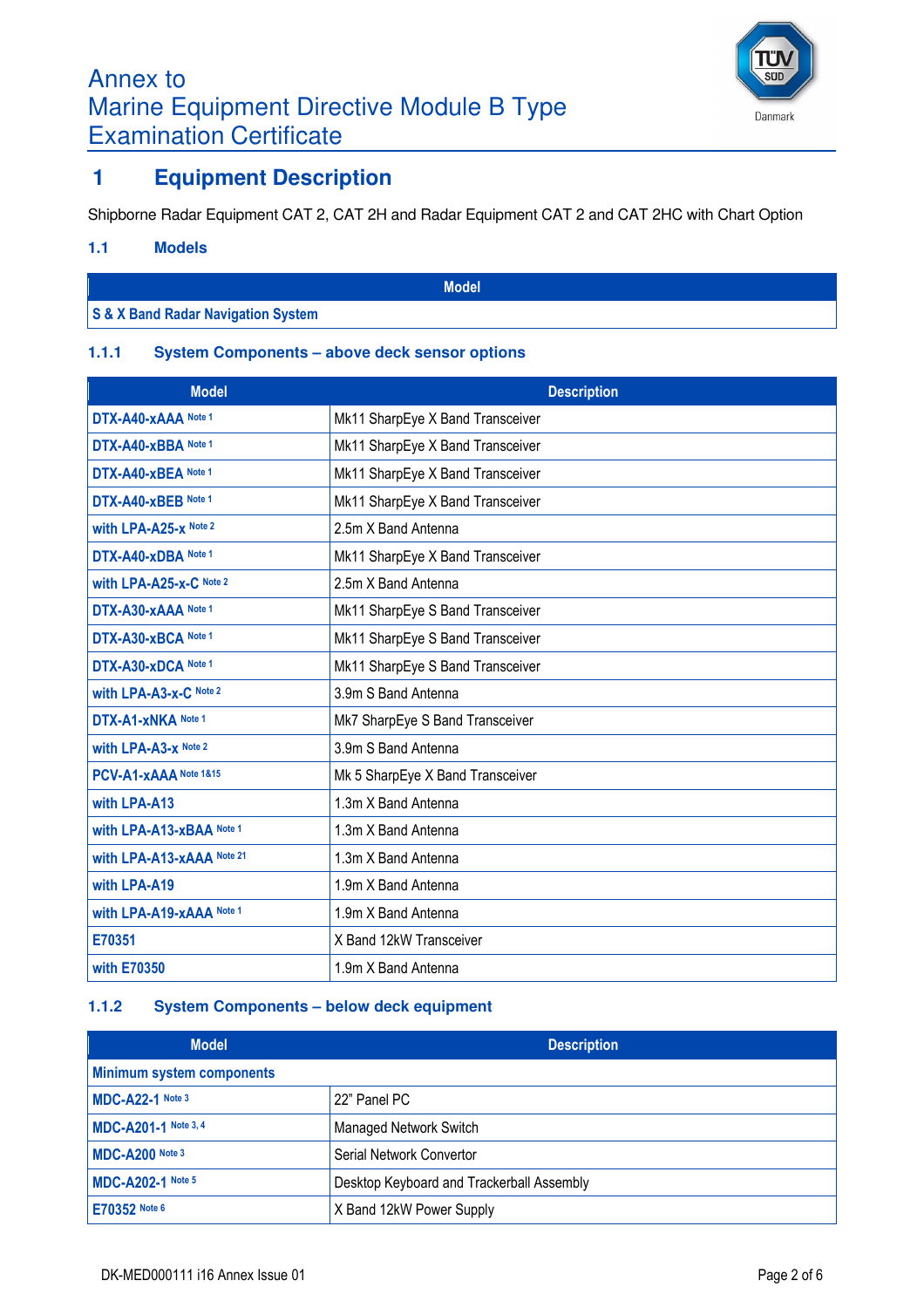## Annex to Marine Equipment Directive Module B Type Examination Certificate



| <b>Model</b>                      | <b>Description</b>                        |  |
|-----------------------------------|-------------------------------------------|--|
| GTX-A24 Note 7                    | Drive Control Unit Assembly               |  |
| PCV-A2-xAAA                       | Mk5 SharpEye PSU                          |  |
| <b>Optional system components</b> |                                           |  |
| <b>MDC-A202</b>                   | Console Keyboard and Trackerball Assembly |  |
| <b>MDC-A203</b>                   | Console Keyboard Assembly                 |  |
| <b>MDC-A204</b>                   | <b>Console Trackerball Assembly</b>       |  |
| 17610398 Note 8                   | Keyboard and Trackerball Assembly         |  |
| DTX-A50-xAAA Note 9, 10           | Power Control Unit                        |  |
| NAN-A27-x Note 10                 | Man Aloft Switch                          |  |
| <b>MDC-A100-22</b>                | 22" Desktop Stand                         |  |

## **1.2 Software Note 11**

| <b>Identity</b> | <b>Version</b>                             | <b>Description</b>                       |
|-----------------|--------------------------------------------|------------------------------------------|
| <b>ZM-2300</b>  | 3.7                                        | Navigation Software                      |
| <b>ZM-2762</b>  | 2.1                                        | SharpEye Software (Mk 11 X Band)         |
| <b>ZM-2808</b>  | 1.4                                        | SharpEye Software (Mk 11 S Band)         |
| E70351          | 5.11                                       | X Band 12kW Transceiver                  |
| <b>ZM-2849</b>  | 1.4                                        | SharpEye Software (Mk 7 S Band)          |
| <b>ZM-2847</b>  | 1.10                                       | SharpEye Software (Mk 11 S Band)         |
| <b>ZM-2844</b>  | 1.8                                        | SharpEye Software (Mk 11 X Band)         |
| <b>ZM-2845</b>  | 1.5                                        | SharpEye Software (Mk 11 X Band) Note 12 |
| <b>ZM-2924</b>  | 1.3                                        | SharpEye Software (Mk 5 X Band)          |
|                 | <b>Windows 10 IoT Enterprise 2019 LTSC</b> | <b>Baseline Operating System</b>         |

## **2 Assessed Requirements**

### **2.1 Implementing Regulation (EU)2021/1158**

### **2.2 Compliance Requirements for MED/4.35, MED/4.37, MED/4.38b and MED/4.38d**

| <b>IMO Resolutions</b>                           | <b>International Testing Standards</b>             |                                                                                                                                                                                   |  |
|--------------------------------------------------|----------------------------------------------------|-----------------------------------------------------------------------------------------------------------------------------------------------------------------------------------|--|
| Resolution MSC.192(79)                           | IEC 62388 (2013) Note 14                           | Maritime navigation and radiocommunication equipment and systems -<br>Shipborne radar                                                                                             |  |
| Resolution MSC.191(79)<br>Resolution MSC.302(87) | IEC 62288 (2014)                                   | Maritime navigation and radiocommunication equipment and systems -<br>Presentation of navigation-related information on shipborne navigational<br>displays - General requirements |  |
| Resolution A.694(17)                             | IEC 60945 (2002) incl.<br>IEC 60945 Corr. 1 (2008) | Maritime navigation and radiocommunication equipment and systems -<br>General requirements                                                                                        |  |
|                                                  | IEC 61162-1 (2016)                                 | Maritime navigation and radiocommunication equipment and systems -<br>Digital interfaces<br>Part 1: Single talker and multiple listeners                                          |  |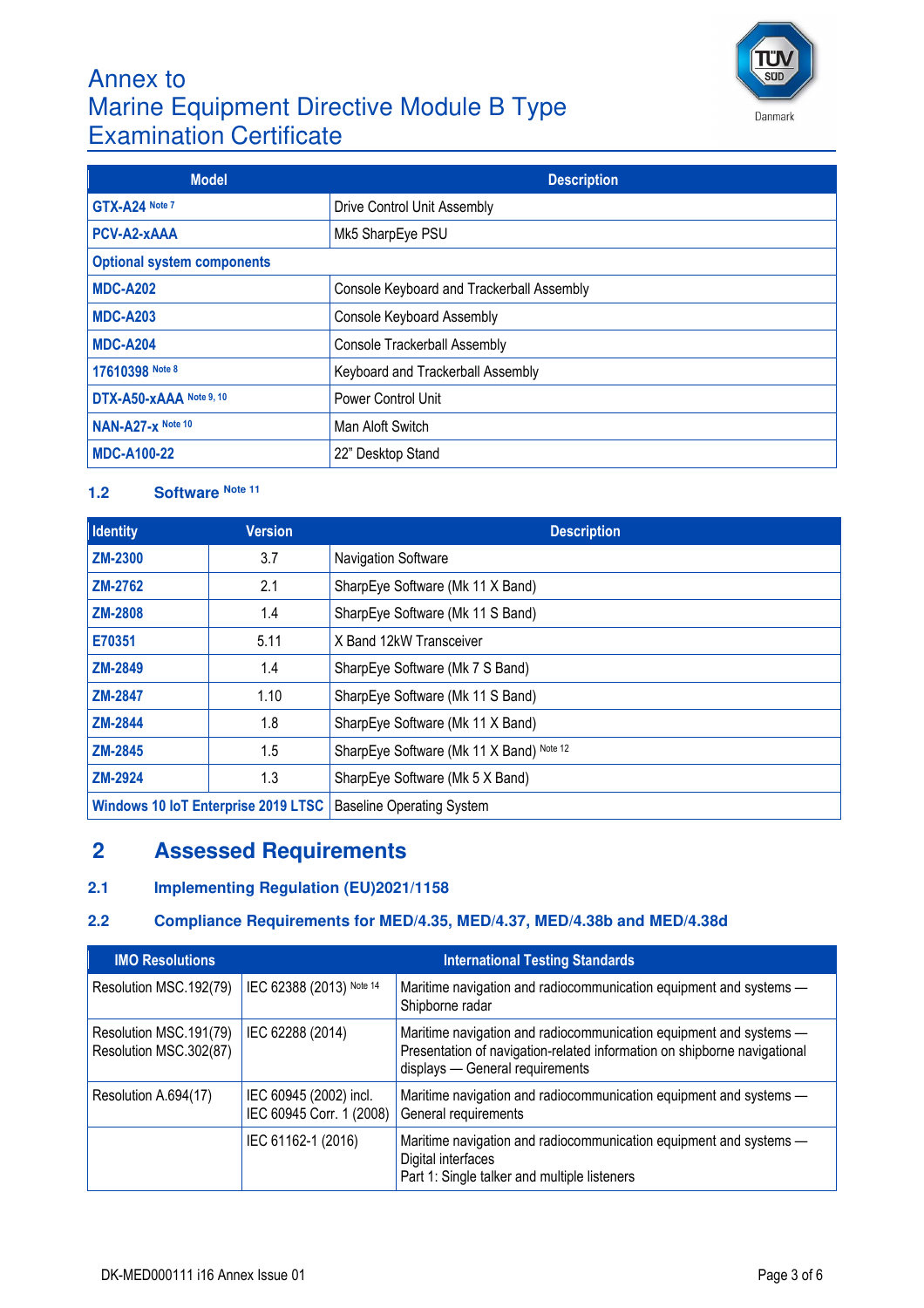

## Annex to Marine Equipment Directive Module B Type Examination Certificate

| <b>IMO Resolutions</b>      | <b>International Testing Standards</b> |                                                                                                                                                                                                    |  |
|-----------------------------|----------------------------------------|----------------------------------------------------------------------------------------------------------------------------------------------------------------------------------------------------|--|
|                             | IEC 61162-2 (1998)                     | Maritime navigation and radiocommunication equipment and systems -<br>Digital interfaces<br>Part 2: Single talker and multiple listeners, high-speed transmission                                  |  |
|                             | IEC 61162-450 (2018)                   | Maritime navigation and radiocommunication equipment and systems -<br>Digital interfaces<br>Part 450: Multiple talkers and multiple listeners - Ethernet interconnection                           |  |
| Resolution MSC.302(87)      | IEC 62923-1 (2018) Note 13             | Maritime navigation and radiocommunication equipment and systems -<br>Bridge alert management<br>Part 1: Operational and performance requirements, methods of testing and<br>required test results |  |
|                             | IEC 62923-2 (2018)                     | Maritime navigation and radiocommunication equipment and systems -<br>Bridge alert management<br>Part 2: Alert and cluster identifiers and other additional features                               |  |
| <b>ITU-R Recommendation</b> | ITU-R M.1177-4 (2011)                  | Techniques for measurement of unwanted emissions of radar systems                                                                                                                                  |  |

## **3 Technical Documentation**

### **3.1 Declaration of Conformity**

Declaration of Conformity, DOC-2093 Revision 9

### **3.2 User Guide**

Navigation Display Operators Handbook, HBK-2300-1, Revision 8 Kelvin Hughes Navigation Display Installation & Commissioning, HBK-2300-2, Revision 6 Kelvin Hughes X-band 12kW Upmast Transceiver, HBK-2300-3, Revision 5 Kelvin Hughes MK 7 S-Band Transceiver (Asterix), HBK-2300-4, Revision 2 Kelvin Hughes MK 11 S-Band Transceiver (Asterix), KH-1605-3, Revision 4 Kelvin Hughes MK 11 X-Band Transceiver (Asterix), KH-1605-1, Revision 4 Kelvin Hughes MK 5 SharpEye™ Upmast X-Band Transceiver, KH-2200-1, Revision 3

#### **3.3 Technical Documentation**

Technical Document File Indexes:

- DTX-K40-BAAA Revision 5, 2016-11-18 E70350-K Revision 1, 2016-11-17 LPA-K25-1 Revision 3, 2016-11-17 E70351-K Revision 1, 2016-11-17 DTX-K30-BAAA Revision 4, 2016-11-18 E70352-K, Revision 1, 2016-11-17 DTX-K1-ANKA Revision 2, 2016-11-18 MDC-K201-1 Revision 2, 2016-11-17 LPA-K3-1 Revision 2, 2016-11-17 MDC-K200 Revision 2, 2016-11-17 MDC-K22-1 Revision 2, 2019-09-12 MDC-K202 Revision 2, 2016-11-17 DTX-K30-BBCA Revision 1, 2016-11-17 NAN-K27-1 Revision 2, 2016-11-17 DTX-K40-BBEA Revision 1, 2017-03-01 ZM-2300-TDF Revision 6, 2022-03-01 DTX-K40-BBEB Revision 1, 2017-03-01 LPA-K13 Revision 2, 2014-05-19 DTX-K50-BAAA Revision 2, 2016-11-17 LPA-K19 Revision 2, 2014-05-19 DTX-K30-BBCA Revision 2, 2022-06-14 PCV-K1-AAAA Revision 1, 2021-11-19 DTX-K30-BDCA Revision 2, 2022-06-14 PCV-K1-BAAA Revision 1, 2021-11-19 DTX-K40-BDBA Revision 1, 2018-05-03 PCV-K2 Revision 1, 2021-11-19 LPA-K25-2-C Revision 1 , 2018-05-03 PCV-K2-BAAA Revision 1, 2021-11-19 LPA-K3-2-C Revision 1, 2018-05-03
- DTX-K40-BBBA Revision 1, 2016-11-17 45-975-0731-001-TDF Revision 1, 2018-09-27

The above being comprehensive listings of documentation relevant to type examination including test reports and details of approved hardware defining overall build level and including circuit diagrams, technical drawings and parts listings (BoM).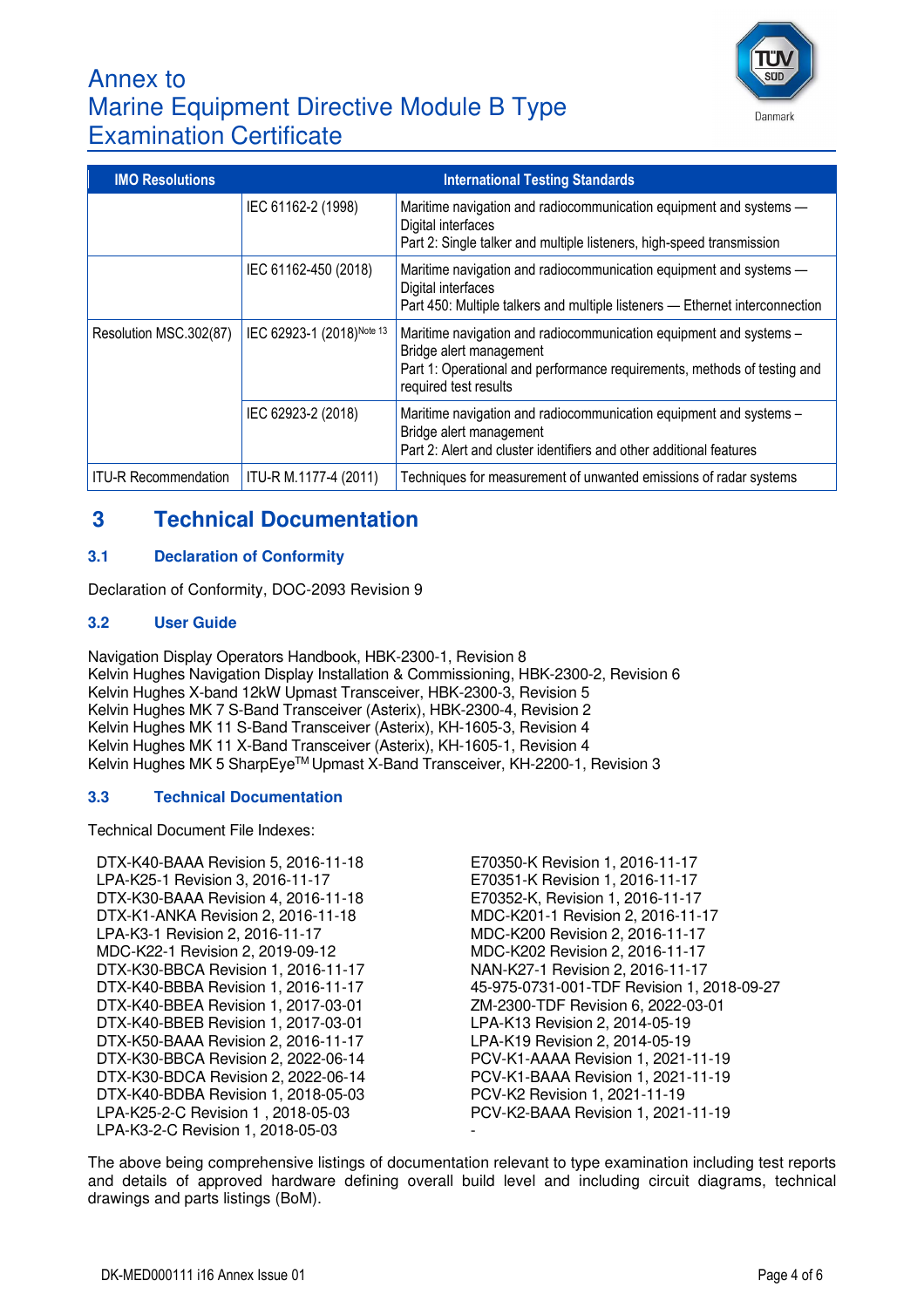



#### **3.4 Notes**

| Note 1<br>Note 2<br>Note 3 | x denotes a letter referencing the final colour of the unit; A signifies white, B signifies grey.<br>x denotes a letter referencing the final colour of the unit; 1 signifies white, 2 signifies grey.<br>Each sensor requires a dedicated Panel PC (MDC-A22-1). Where the system includes more<br>than one sensor it shall include a minimum of two Serial Network Convertors (MDC-A200) and<br>two Managed Network Switches (MDC-A201-1). |
|----------------------------|---------------------------------------------------------------------------------------------------------------------------------------------------------------------------------------------------------------------------------------------------------------------------------------------------------------------------------------------------------------------------------------------------------------------------------------------|
| Note 4                     | In line with current IEC 61162-460 regulations, any IEC 61162-450 approved VDR or sensor<br>may be connected to Port 7 of the MDC-A201-1 Managed Network Switch without contacting<br>Kelvin Hughes. Connection to unprotected networks must be via an IEC 61162-460 secure<br>gateway.                                                                                                                                                     |
| Note 5                     | Each display must be connected to a Trackerball assembly, the use of a keyboard is optional.                                                                                                                                                                                                                                                                                                                                                |
| Note 6                     | Required only for use with E70351, X Band 12kW Transceiver.                                                                                                                                                                                                                                                                                                                                                                                 |
| Note 7                     | Required only for use with DTX-A1-ANKA, Mk7 SharpEye S Band Transceiver.                                                                                                                                                                                                                                                                                                                                                                    |
| Note 8                     | Keyboard and Trackerball is Keytouch Technology AS Part No. 17610398 and may also be<br>identified by Kelvin Hughes Part No. 45-975-0731-001.                                                                                                                                                                                                                                                                                               |
| Note 9                     | The Power Control Unit is an optional unit which can be used to protect and control the AC<br>mains supply to the DTX-A40-xxxx and DTX-A30-xxxx turning units. If not used the mains<br>supply should be connected via suitable breakers.                                                                                                                                                                                                   |
| Note 10                    | x is a numeral signifying different colour variants.                                                                                                                                                                                                                                                                                                                                                                                        |
| Note 11                    | This approval remains valid for equipment including subsequent minor software amendments<br>which have been formally accepted in accordance with the TÜV SÜD Testing and Certification<br>Regulations.                                                                                                                                                                                                                                      |
| Note 12                    | SharpEye Software (Mk 11 X Band) ZM-2845 contains an additional Helo Mode of operation<br>which is outside of the system type approval. Refer to Kelvin Hughes for advice on use.                                                                                                                                                                                                                                                           |
| Note 13                    | This system meets the requirements of IEC 62923-1 for EUT function type P to make it BAM<br>compliant.                                                                                                                                                                                                                                                                                                                                      |
| Note 14                    | Full requirement for Chart Radar are integrated into the IMO Resolution and IEC Standard and<br>form an optional enhancement on standard radar which when enacted qualify the radar for the<br>"C" suffix and MED Item MED/4.38b.                                                                                                                                                                                                           |
| Note 15                    | For compliance with High Speed Craft requirements MED/4.37 and MED/4.38d the<br>PCV-A1-xAAA, Mk5 SharpEye X Band Transceiver, needs to be part of the installation.                                                                                                                                                                                                                                                                         |

## **4 U.S. Coast Guard Number**

This product has been assigned U.S. Coast Guard Module B number

165.116/EC2443 165.217/EC2443

To note type approval to Module B only as it pertains to obtaining US Coastguard approval as allowed by the "Agreement between the European Community and the United States of America on Mutual Recognition of Certificates of Conformity for Marine Equipment" signed February 18th, 2019